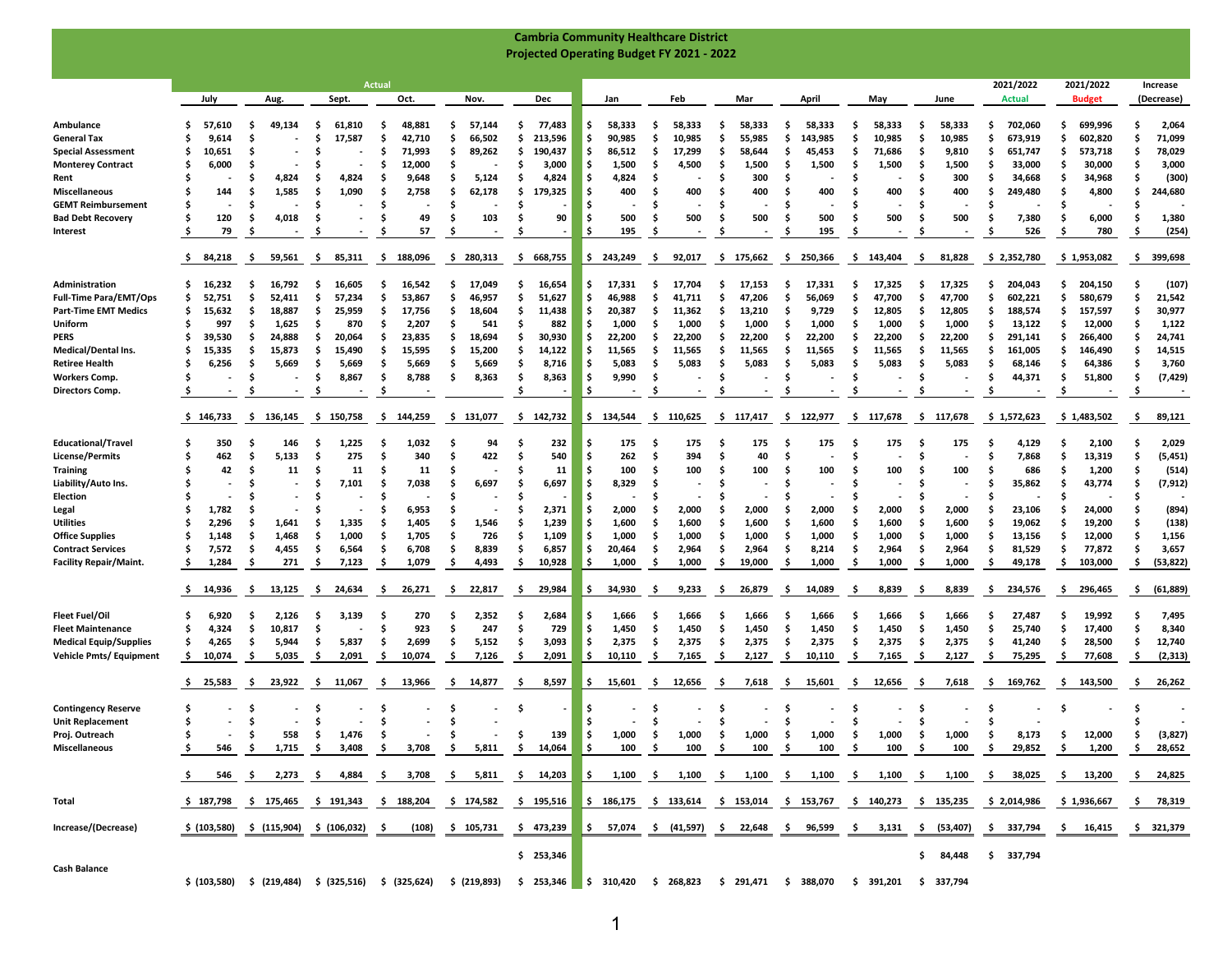## **Cambria Community Healthcare District Monthly Summary of Revenue and Expenses MONTH OF DECEMBER 2021**

|                                 |                     | <b>Budget</b> |    | Actual  | Variance |           |  |
|---------------------------------|---------------------|---------------|----|---------|----------|-----------|--|
|                                 |                     |               |    |         |          |           |  |
| Ambulance<br><b>General Tax</b> | \$                  | 58,333        | \$ | 77,483  | \$       | 19,150    |  |
|                                 | \$                  | 165,985       | \$ | 213,596 | \$       | 47,611    |  |
| <b>Special Assessment</b>       | \$<br>\$            | 152,555       | \$ | 190,437 | \$       | 37,882    |  |
| <b>Monterey Contract</b>        | \$                  | 1,500         | \$ | 3,000   | \$       | 1,500     |  |
| Rent                            | \$                  | 5,124         | \$ | 4,824   | \$       | (300)     |  |
| <b>Miscellaneous</b>            |                     | 400           | \$ | 179,325 | \$       | 178,925   |  |
| <b>GEMT Reimbursement</b>       | \$                  |               | \$ |         | \$       |           |  |
| <b>Bad Debt Recovery</b>        | \$                  | 500           | \$ | 90      | \$       | (410)     |  |
| <b>Interest</b>                 | \$                  |               | \$ |         | \$       |           |  |
| <b>Total Revenue</b>            | \$                  | 384,397       | \$ | 668,755 | \$       | 284,358   |  |
| Administration                  | \$                  | 17,435        | \$ | 16,654  | \$       | (781)     |  |
| <b>Full-Time Para/EMT/Ops</b>   | \$                  | 48,710        | \$ | 51,627  | \$       | 2,917     |  |
| <b>Part-Time EMT Medics</b>     | \$                  | 12,132        | \$ | 11,438  | \$       | (694)     |  |
| <b>Uniform</b>                  | \$                  | 1,000         | \$ | 882     | \$       | (118)     |  |
| <b>PERS</b>                     | \$                  | 22,200        | \$ | 30,930  | \$       | 8,730     |  |
| Medical/Dental Ins.             | \$                  | 12,850        | \$ | 14,122  | \$       | 1,272     |  |
| <b>Retiree Health</b>           | \$                  | 5,648         | \$ | 8,716   | \$       | 3,068     |  |
| <b>Workers Comp.</b>            | \$                  | 8,362         | \$ | 8,363   | \$       | 1         |  |
| Director Comp.                  | \$                  |               | \$ |         | \$       |           |  |
|                                 | \$                  | 128,337       | \$ | 142,732 | \$       | 14,395    |  |
| <b>Educational/Travel</b>       | \$                  | 175           | \$ | 232     | \$       | 57        |  |
| <b>License/Permits</b>          | \$                  | 5,478         | \$ | 540     | \$       | (4,938)   |  |
| <b>Training</b>                 | \$                  | 100           | \$ | 11      | \$       | (89)      |  |
| Liability/Auto Ins.             | \$                  | 6,929         | \$ | 6,697   | \$       | (232)     |  |
| <b>Election</b>                 | \$                  |               | \$ |         | \$       |           |  |
| Legal                           | \$                  | 2,000         | \$ | 2,371   | \$       | 371       |  |
| <b>Utilities</b>                | \$                  | 1,600         | \$ | 1,239   | \$       | (361)     |  |
| <b>Office Supplies</b>          | \$                  | 1,000         | \$ | 1,109   | \$       | 109       |  |
| <b>Contract Services</b>        | \$                  | 12,939        | \$ | 6,857   | \$       | (6,082)   |  |
| <b>Facility Repair/Maint.</b>   | \$                  | 74,000        | \$ | 10,928  | \$       | (63,072)  |  |
|                                 | \$                  | 104,221       | \$ | 29,984  | \$       | (74, 237) |  |
| <b>Fleet Fuel/Oil</b>           |                     | 1,666         | \$ | 2,684   | \$       | 1,018     |  |
| <b>Fleet Maintenance</b>        | \$<br>\$            | 1,450         | \$ | 729     | \$       | (721)     |  |
| <b>Medical Equip/Supplies</b>   | \$                  | 2,375         | \$ | 3,093   | \$       | 718       |  |
| <b>Vehicle Pmts/ Equipment</b>  | \$                  | 2,127         | \$ | 2,091   | \$       | (36)      |  |
|                                 | \$                  | 7,618         | \$ | 8,597   | \$       | 979       |  |
| <b>Contingency Reserve</b>      | \$                  |               | \$ |         | \$       |           |  |
| <b>Unit Replacement</b>         | \$                  |               | \$ |         | \$       |           |  |
| Proj. Outreach                  | \$                  | 1,000         | \$ | 139     | \$       | (861)     |  |
| <b>Miscellaneous</b>            | \$                  | 100           | \$ | 14,064  | \$       | 13,964    |  |
|                                 | $\ddot{\mathsf{s}}$ | 1,100         | \$ | 14,203  | \$       | 13,103    |  |
| <b>Total Expenses</b>           | -\$                 | 241,276       | \$ | 195,516 | \$       | (45, 760) |  |
| Increase/(Decrease)             | \$                  | 143,121       | \$ | 473,239 | \$       | 330,118   |  |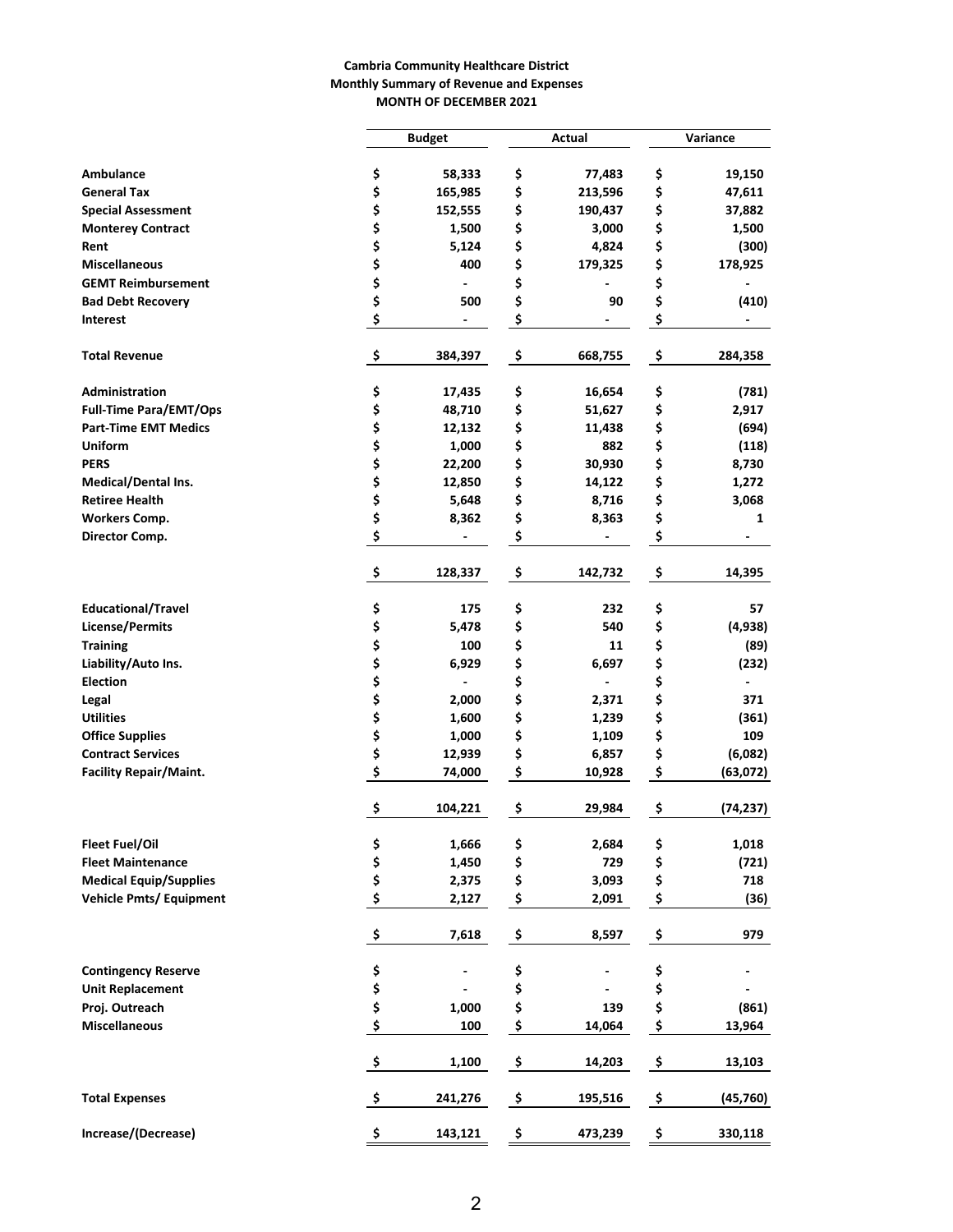## **Cambria Community Healthcare District Year - To - Date Summary of Revenue and Expenses**

**For the Six Months Ended December 31, 2021**

|                               |                     | <b>Budget</b> |    | Actual    | Variance |           |  |
|-------------------------------|---------------------|---------------|----|-----------|----------|-----------|--|
|                               |                     |               |    |           |          |           |  |
| Ambulance                     | \$                  | 349,998       | \$ | 352,062   | \$       | 2,064     |  |
| <b>General Tax</b>            | \$                  | 278,910       | \$ | 350,009   | \$       | 71,099    |  |
| <b>Special Assessment</b>     | \$                  | 284,314       | \$ | 362,343   | \$       | 78,029    |  |
| <b>Monterey Contract</b>      | \$                  | 18,000        | \$ | 21,000    | \$       | 3,000     |  |
| Rent                          | \$                  | 29,544        | \$ | 29,244    | \$       | (300)     |  |
| <b>Miscellaneous</b>          | \$                  | 2,400         | \$ | 247,080   | \$       | 244,680   |  |
| <b>GEMT Reimbursement</b>     | \$                  |               | \$ |           | \$       |           |  |
| <b>Bad Debt Recovery</b>      | \$                  | 3,000         | \$ | 4,380     | \$       | 1,380     |  |
| <b>Interest</b>               | \$                  | 390           | \$ | 136       | \$       | (254)     |  |
| <b>Total Revenue</b>          | \$                  | 966,556       | \$ | 1,366,254 | \$       | 399,698   |  |
| Administration                | \$                  | 99,981        | \$ | 99,874    | \$       | (107)     |  |
| <b>Full-Time Para/EMT/Ops</b> | \$                  | 293,305       | \$ | 314,847   | \$       | 21,542    |  |
| <b>Part-Time EMT Medics</b>   | \$                  | 77,299        | \$ | 108,276   | \$       | 30,977    |  |
| <b>Uniform</b>                | \$                  | 6,000         | \$ | 7,122     | \$       | 1,122     |  |
| <b>PERS</b>                   | \$                  | 133,200       | \$ | 157,941   | \$       | 24,741    |  |
| <b>Medical/Dental Ins.</b>    | \$                  | 77,100        | \$ | 91,615    | \$       | 14,515    |  |
| <b>Retiree Health</b>         | \$                  | 33,888        | \$ | 37,648    | \$       | 3,760     |  |
| <b>Workers Comp.</b>          | \$                  | 41,810        | \$ | 34,381    | \$       | (7, 429)  |  |
| Director Comp.                | \$                  |               | \$ |           | \$       |           |  |
|                               | \$                  | 762,583       | \$ | 851,704   | \$       | 89,121    |  |
| <b>Educational/Travel</b>     | \$                  | 1,050         | \$ | 3,079     | \$       | 2,029     |  |
| <b>License/Permits</b>        | \$                  | 12,623        | \$ | 7,172     | \$       | (5, 451)  |  |
| <b>Training</b>               | \$                  | 600           | \$ | 86        | \$       | (514)     |  |
| Liability/Auto Ins.           | \$                  | 35,445        | \$ | 27,533    | \$       | (7, 912)  |  |
| <b>Election</b>               | \$                  |               | \$ |           | \$       |           |  |
| Legal                         | \$                  | 12,000        | \$ | 11,106    | \$       | (894)     |  |
| <b>Utilities</b>              | \$                  | 9,600         | \$ | 9,462     | \$       | (138)     |  |
| <b>Office Supplies</b>        | \$                  | 6,000         | \$ | 7,156     | \$       | 1,156     |  |
| <b>Contract Services</b>      | \$                  | 37,338        | \$ | 40,995    | \$       | 3,657     |  |
| <b>Facility Repair/Maint.</b> | \$                  | 79,000        | \$ | 25,178    | \$       | (53, 822) |  |
|                               | \$                  | 193,656       | \$ | 131,767   | \$       | (61, 889) |  |
| <b>Fleet Fuel/Oil</b>         | \$                  | 9,996         | \$ | 17,491    | \$       | 7,495     |  |
| <b>Fleet Maintenance</b>      | \$                  | 8,700         | \$ | 17,040    | \$       | 8,340     |  |
| <b>Medical Equip/Supplies</b> | \$                  | 14,250        | \$ | 26,990    | \$       | 12,740    |  |
| <b>Vehicle Pmts/Equipment</b> | \$                  | 38,804        | \$ | 36,491    | \$       | (2, 313)  |  |
|                               | \$                  | 71,750        | \$ | 98,012    | \$       | 26,262    |  |
| <b>Contingency Reserve</b>    | \$                  |               | \$ |           | \$       |           |  |
| <b>Unit Replacement</b>       | \$                  |               | \$ |           | \$       |           |  |
| Proj. Outreach                | \$                  | 6,000         | \$ | 2,173     | \$       | (3,827)   |  |
| <b>Miscellaneous</b>          | \$                  | 600           | \$ | 29,252    | \$       | 28,652    |  |
|                               | $\ddot{\bm{s}}$     | 6,600         | \$ | 31,425    | \$       | 24,825    |  |
| <b>Total Expenses</b>         | $\ddot{\bm{\zeta}}$ | 1,034,589     | \$ | 1,112,908 | \$       | 78,319    |  |
| Increase/(Decrease)           | \$                  | (68, 033)     | \$ | 253,346   | \$       | 321,379   |  |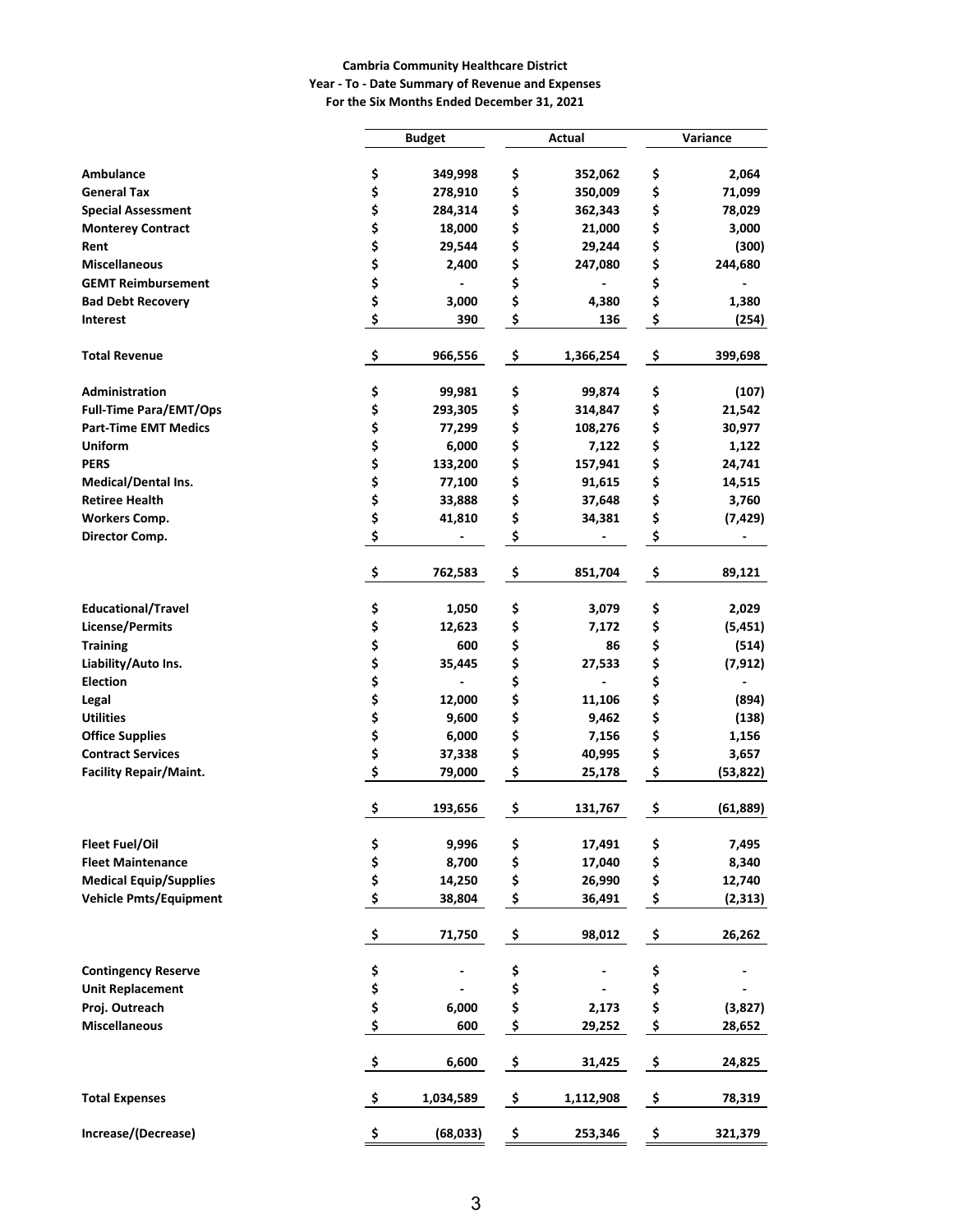## **Cambria Community Healthcare District Monthly Financial Report**

## **DECEMBER 2021**

| <b>Mechanics Bank General Account - New</b><br><b>Beginning Balance</b><br>Transfer from Trust Account<br><b>Transfer to Payroll Account</b><br>Transfer from Amb. Procurement Acct<br><b>Transfer from Payroll Acct</b><br>Transfer from old Operating Acct<br>Transfer from Ambulance revenue Acct.<br><b>CalPers Health Premiums</b><br><b>General Tax</b><br>Less Checking Expenses<br><b>Ending Balance</b> | \$<br>\$<br>\$\$\$\$\$\$\$<br>\$ |                     | \$               |
|------------------------------------------------------------------------------------------------------------------------------------------------------------------------------------------------------------------------------------------------------------------------------------------------------------------------------------------------------------------------------------------------------------------|----------------------------------|---------------------|------------------|
| <b>Mechanics Bank General Account - Old</b><br><b>Beginning Balance</b>                                                                                                                                                                                                                                                                                                                                          | \$                               |                     |                  |
| Rent Income                                                                                                                                                                                                                                                                                                                                                                                                      |                                  |                     |                  |
| <b>Transfer to New General Account</b>                                                                                                                                                                                                                                                                                                                                                                           | \$\$\$\$\$\$\$                   |                     |                  |
| <b>Transfer to Payroll Acct</b>                                                                                                                                                                                                                                                                                                                                                                                  |                                  |                     |                  |
| Miscellaneous Income<br><b>CalPers Health Premiums</b>                                                                                                                                                                                                                                                                                                                                                           |                                  |                     |                  |
| <b>General Tax</b>                                                                                                                                                                                                                                                                                                                                                                                               |                                  |                     |                  |
| Less Checking Expenses                                                                                                                                                                                                                                                                                                                                                                                           | \$                               |                     |                  |
| <b>Ending Balance</b>                                                                                                                                                                                                                                                                                                                                                                                            |                                  |                     | \$               |
|                                                                                                                                                                                                                                                                                                                                                                                                                  |                                  |                     |                  |
| <b>Mechanics Bank Ambulance Income Account</b>                                                                                                                                                                                                                                                                                                                                                                   |                                  |                     |                  |
| <b>Beginning Balance</b><br>Bank analysis fee                                                                                                                                                                                                                                                                                                                                                                    | \$                               | 121.54<br>(34.98)   |                  |
| <b>Transfer from Trust Account</b>                                                                                                                                                                                                                                                                                                                                                                               |                                  |                     |                  |
| Check written to PPI Account, to close this Account                                                                                                                                                                                                                                                                                                                                                              | \$\$\$\$                         | (86.56)             |                  |
| <b>Transfer from Payroll Account</b>                                                                                                                                                                                                                                                                                                                                                                             |                                  |                     |                  |
| <b>Ending Balance</b>                                                                                                                                                                                                                                                                                                                                                                                            |                                  |                     | \$               |
| <b>Mechanics Bank Payroll Account</b>                                                                                                                                                                                                                                                                                                                                                                            |                                  |                     |                  |
| <b>Beginning Balance</b>                                                                                                                                                                                                                                                                                                                                                                                         | \$                               |                     |                  |
| Transfer to Ambulance revenue account                                                                                                                                                                                                                                                                                                                                                                            |                                  |                     |                  |
| <b>Transfer to Operating Account</b>                                                                                                                                                                                                                                                                                                                                                                             | \$                               |                     |                  |
| <b>Less Checking Expenses</b>                                                                                                                                                                                                                                                                                                                                                                                    | \$                               |                     |                  |
| <b>Ending Balance</b>                                                                                                                                                                                                                                                                                                                                                                                            |                                  |                     | \$               |
| <b>Mechanics Bank Ambulance Procurement Account</b>                                                                                                                                                                                                                                                                                                                                                              |                                  |                     |                  |
| <b>Beginning Balance</b>                                                                                                                                                                                                                                                                                                                                                                                         | \$                               |                     |                  |
| <b>Transfer from Operating Account</b>                                                                                                                                                                                                                                                                                                                                                                           |                                  |                     |                  |
| <b>Transfer to Operating Account</b>                                                                                                                                                                                                                                                                                                                                                                             | \$<br>\$                         |                     |                  |
| Bank fee                                                                                                                                                                                                                                                                                                                                                                                                         |                                  |                     |                  |
| <b>Ending Balance</b>                                                                                                                                                                                                                                                                                                                                                                                            |                                  |                     | \$               |
| <b>Pacific Premier Bank Operating Account</b>                                                                                                                                                                                                                                                                                                                                                                    |                                  |                     |                  |
| <b>Beginning Balance</b>                                                                                                                                                                                                                                                                                                                                                                                         | \$                               | 154,430.25          |                  |
| Income                                                                                                                                                                                                                                                                                                                                                                                                           |                                  | 267,885.07          |                  |
| Tax Income<br>Deposit from Mechanics Ambulance Income Account                                                                                                                                                                                                                                                                                                                                                    | <b>8888888</b>                   | 404,032.77<br>86.56 |                  |
| Transfer to LAIF Account                                                                                                                                                                                                                                                                                                                                                                                         |                                  |                     |                  |
| <b>CalPERS Health Premium</b>                                                                                                                                                                                                                                                                                                                                                                                    |                                  | (12, 824.85)        |                  |
| Less Checking Expenses                                                                                                                                                                                                                                                                                                                                                                                           |                                  | (195, 746.93)       |                  |
| Bank fee                                                                                                                                                                                                                                                                                                                                                                                                         |                                  | (8.75)              |                  |
| <b>Ending Balance</b>                                                                                                                                                                                                                                                                                                                                                                                            |                                  |                     | \$<br>617,854.12 |
| <b>Pacific Premier Bank Ambulance Procurement Account</b>                                                                                                                                                                                                                                                                                                                                                        |                                  |                     |                  |
| <b>Beginning Balance</b>                                                                                                                                                                                                                                                                                                                                                                                         |                                  |                     |                  |
| <b>Bank credit</b>                                                                                                                                                                                                                                                                                                                                                                                               | \$<br>\$                         |                     |                  |
| Transfer to PPB Operating Acct<br><b>Ending Balance</b>                                                                                                                                                                                                                                                                                                                                                          |                                  |                     | \$               |